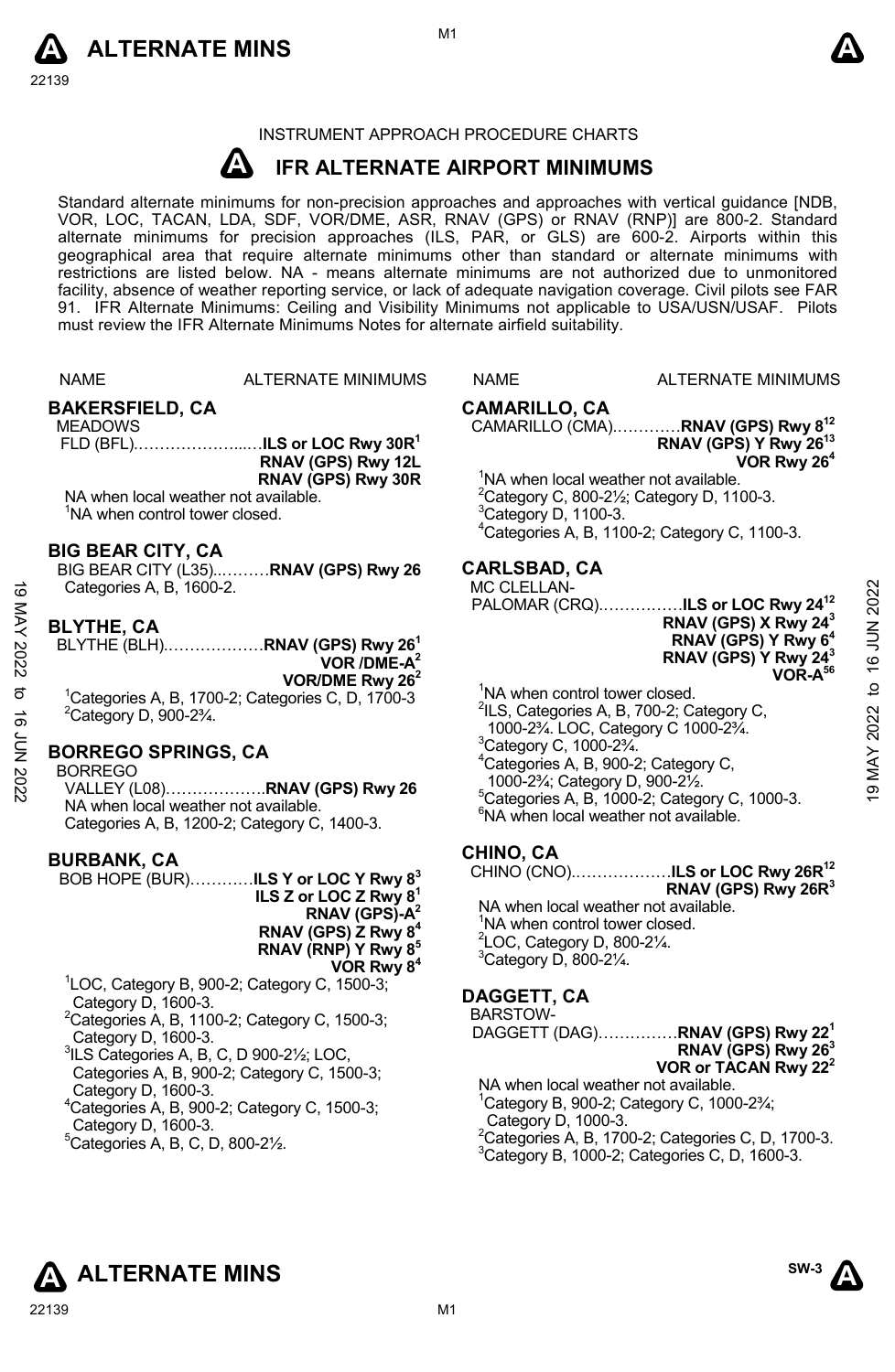# **A** ALTERNATE MINS  $\qquad \qquad \blacksquare$

22139

ALTERNATE MINIMUMS NAME ALTERNATE MINIMUMS

**EL MONTE, CA** 

SAN GABRIEL VALLEY (EMT)…............................**RNAV (GPS)-B1** 

NA when local weather not available. 1 Category C, 900-2½; Category D, 1100-3.  $2$ Categories A, B, 1000-2; Category C, 1000-3; Category D, 1100-3.

#### **FULLERTON, CA**

FULLERTON MUNI (FUL).…...**LOC/DME Rwy 24123 VOR-A4**

<sup>1</sup>NA when local weather not available.  $2$ NA when control tower closed.  ${}^{3}$ Category B, 1000-2. 4 Categories A, B, 1500-2.

#### **HAWTHORNE, CA**

JACK NORTHROP FLD/ HAWTHORNE MUNI (HHR).…..…….**LOC Rwy 251 RNAV (GPS) Rwy 25 VOR Rwy 25** 

Category D, 800-2¼. <sup>1</sup>NA when control tower closed.

#### **HEMET, CA**

HEMET-RYAN (HMT).…………**RNAV (GPS) Rwy 5**  Categories A, B, 1200-2; Category C, 1400-3. HEMET, CA<br>
HEMET-RYAN (HMT)..............RNAV (GPS) Rwy 5<br>
Categories A, B, 1200-2; Category C, 1400-3.<br>
MPERIAL, CA<br>
MPERIAL, CA<br>
MAY When local weather not available.<br>
MAY Neumann MAY 2022<br>
MAY A When local weather not

#### **IMPERIAL, CA**

IMPERIAL COUNTY (IPL).……….…**VOR or GPS-A**  NA when local weather not available.

#### **LA VERNE, CA**

BRACKETT

 FLD (POC).……….......................…..**ILS Rwy 26L12 LOC Rwy 26L123 RNAV (GPS) Rwy 26L13 VOR or GPS-A23**

<sup>1</sup>NA when local weather not available.  $2$ NA when control tower closed.  ${}^{3}$ Category C, 800-2 $\frac{1}{4}$ .

#### **LANCASTER, CA**

GENERAL WILLIAM J. FOX AIRFIELD (WJF).……………**RNAV (GPS) Rwy 612**

**RNAV (GPS) Rwy 2412 VOR-B3**

<sup>1</sup>NA when local weather not available.  $2^2$ Category C, 800-21/<sub>4</sub>; Category D, 800-21/2. 3 Categories A, B, 1000-2; Categories C, D, 1000-3.

### **LOMPOC, CA**

LOMPOC (LPC)………..…...**RNAV (GPS) Rwy 2512 VOR/DME-A3**

<sup>1</sup>NA when local weather not available.  $2^2$ Categories A, B, 1000-2.  ${}^{3}$ Categories A, B, 1300-2.



### **LONG BEACH, CA**

LONG BEACH (DAUGHERTY FLD) (LGB)…**ILS or LOC Rwy 3012**

**RNAV (RNP) Rwy 121 RNAV (RNP) Rwy 26R1 RNAV (RNP) Y Rwy 301 VOR or TACAN Rwy 303**

<sup>1</sup>NA when control tower closed.

2 LOC, Category C, 800-2¼; Category D, 800-2½. 3 LOC, Category C, 800-2¼; Category D, 800-2½; NA when control tower closed.

Category B, 900-2; Category C, 1200-3.

MOJAVE AIR AND SPACE

PORT (MHV).………............…**RNAV (GPS) Rwy 4** 

NA when local weather not available. Category C, 1400-3; Category D, 1700-3.

#### **NEEDLES, CA**

NEEDLES (EED)...……...……**RNAV (GPS) Rwy 29** 

NA when local weather not available. Category D, 1000-3.

BOB MAXWELL MEML AIRFIELD (OKB)…….………**RNAV (GPS) Rwy 251 VOR-A2** 

<sup>1</sup>Categories A, B, 900-2.  ${}^{2}$ Categories A, B, 1200-2.

#### **ONTARIO, CA**

ONTARIO INTL (ONT)………..**ILS or LOC Rwy 8L1 ILS or LOC Rwy 26L2 ILS or LOC Rwy 26R3**

 $1$ ILS, Category D, 700-2. 2 LOC, Categories, C, D, 800-2½. 3 LOC, Category D, 800-2¼.

#### **OXNARD, CA**

OXNARD (OXR)………………**ILS or LOC Rwy 2512 RNAV (GPS) Rwy 73 RNAV (GPS) Rwy 253 VOR Rwy 253** 

NA when local weather not available. 1 NA when control tower closed.  $2$ ILS, LOC, Category D, 800-2 $\frac{1}{4}$ .  $3$ Category D, 800-2 $\frac{1}{4}$ .

#### **LOS ANGELES, CA**

WHITEMAN (WHP)...…………………………**VOR-A** 

#### **MOJAVE, CA**

**RNAV (GPS) Rwy 22** 



**VOR-A** 

## **OCEANSIDE, CA**







**VOR-A2**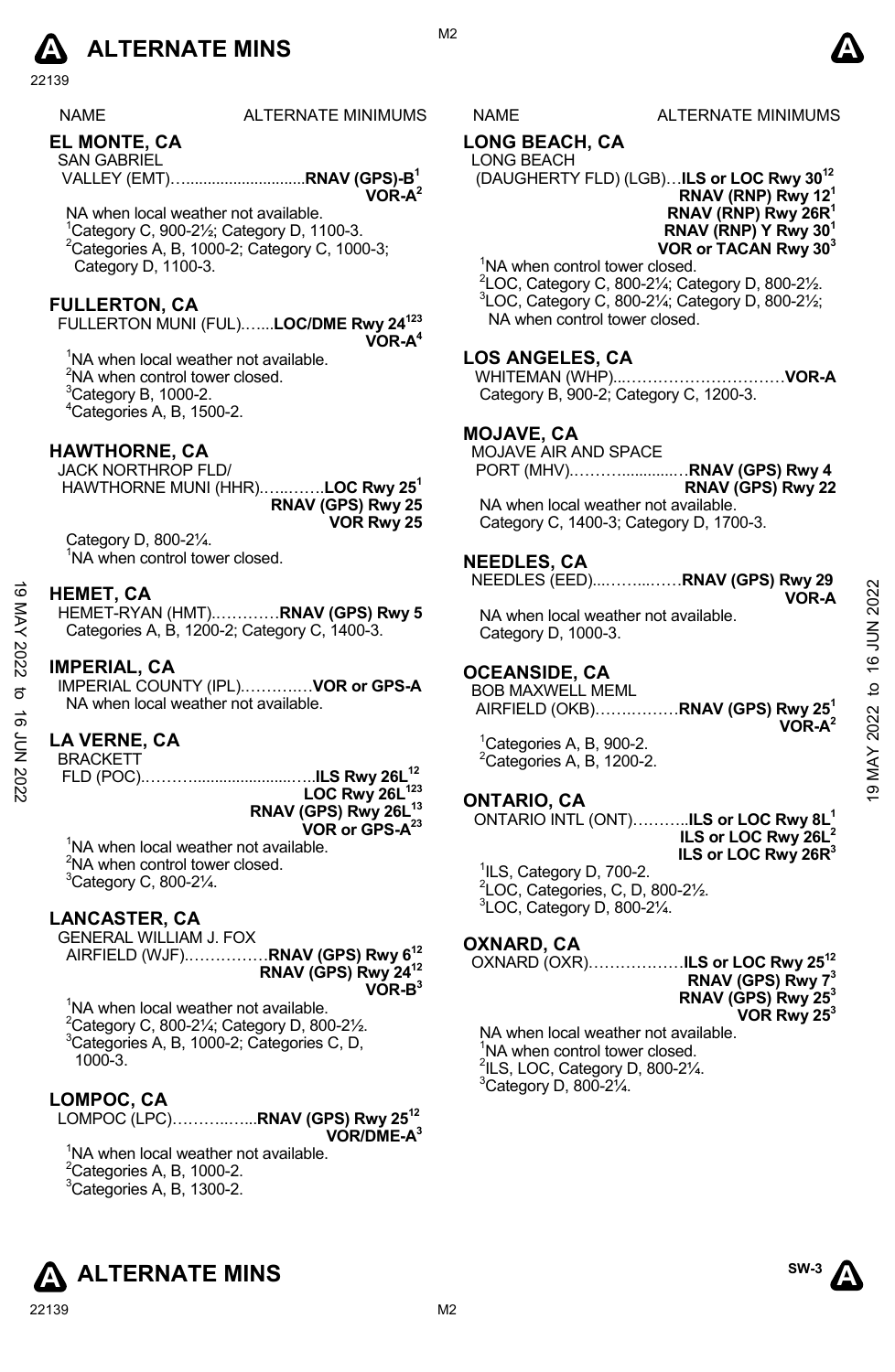

|                    | 22139                                                        |                                                                                |                                                     |                                                                      |             |
|--------------------|--------------------------------------------------------------|--------------------------------------------------------------------------------|-----------------------------------------------------|----------------------------------------------------------------------|-------------|
|                    | <b>NAME</b>                                                  | <b>ALTERNATE MINIMUMS</b>                                                      | <b>NAME</b>                                         | ALTERNATE MINIMUMS                                                   |             |
|                    | <b>PALM SPRINGS, CA</b>                                      |                                                                                | <b>RIVERSIDE, CA</b>                                |                                                                      |             |
|                    | JACQUELINE COCHRAN                                           | RGNL (TRM)RNAV (GPS) Rwy 30 <sup>1</sup>                                       | <b>RIVERSIDE</b>                                    | MUNI (RAL)ILS or LOC Rwy 9 <sup>123</sup>                            |             |
|                    |                                                              | RNAV (GPS) Rwy 35 <sup>2</sup>                                                 |                                                     | RNAV (GPS) Rwy 934                                                   |             |
|                    |                                                              | VOR Rwy 30 <sup>1</sup>                                                        |                                                     | RNAV (GPS) Rwy 27 <sup>5</sup>                                       |             |
|                    |                                                              | $VOR-A3$                                                                       |                                                     | $VOR-A^{36}$                                                         |             |
|                    | $^1$ Category D, 900-3.                                      |                                                                                |                                                     | VOR Rwy 935                                                          |             |
|                    | <sup>2</sup> Categories C, D, 1100-3.                        |                                                                                | <sup>1</sup> NA when control tower closed.          |                                                                      |             |
|                    |                                                              | <sup>3</sup> Categories A, B, 1600-2; Categories C, D, 1600-3.                 |                                                     | <sup>2</sup> LOC, Category B, 900-2; Category C, 1000-3;             |             |
|                    |                                                              |                                                                                | Category D, 1200-3.                                 |                                                                      |             |
|                    | PALM SPRINGS                                                 |                                                                                | <sup>3</sup> NA when local weather not available.   |                                                                      |             |
|                    |                                                              | INTL (PSP)RNAV (RNP) Y Rwy 31L <sup>1</sup>                                    | <sup>4</sup> Category B, 900-2; Category C, 1000-3; |                                                                      |             |
|                    |                                                              | RNAV (RNP) Z Rwy 13R <sup>1</sup><br>VOR or $CPS-B^2$                          | Category D, 1200-3.                                 | <sup>5</sup> Categories A, B, 1300-2; Category C, 1300-3.            |             |
|                    | <sup>1</sup> NA when control tower closed.                   |                                                                                |                                                     | <sup>6</sup> Categories A, B, 1500-2; Categories C, D, 1500-3.       |             |
|                    | <sup>2</sup> Categories A, B, 1900-2; Categories C, D,       |                                                                                |                                                     |                                                                      |             |
|                    | 1900-3.                                                      |                                                                                | <b>SAN BERNARDINO, CA</b>                           |                                                                      |             |
|                    |                                                              |                                                                                | <b>SAN BERNARDINO</b>                               |                                                                      |             |
|                    | PALMDALE, CA                                                 |                                                                                |                                                     | INTL (SBD)ILS or LOC Z Rwy 6 <sup>12</sup>                           |             |
|                    | PALMDALE USAF                                                |                                                                                |                                                     | LOC Y Rwy 6 <sup>13</sup>                                            |             |
|                    |                                                              | PLANT 42 (PMD)ILS or LOC Rwy 25 <sup>12</sup><br>RNAV (GPS) Rwy 7 <sup>3</sup> |                                                     | RNAV (GPS) Y Rwy 6 <sup>4</sup>                                      |             |
|                    |                                                              | RNAV (GPS) Rwy 22 <sup>3</sup>                                                 |                                                     | RNAV (GPS) Z Rwy 6 <sup>5</sup>                                      |             |
|                    |                                                              | RNAV (GPS) Rwy 25 <sup>3</sup>                                                 | NA when local weather not available.                |                                                                      |             |
|                    |                                                              | VOR or TACAN Rwy 25 <sup>4</sup>                                               | <sup>1</sup> NA when control tower closed.          |                                                                      |             |
|                    | <sup>1</sup> NA when control tower closed.                   |                                                                                | <sup>2</sup> LOC, Category D, 1500-3.               |                                                                      |             |
|                    |                                                              | <sup>2</sup> ILS, LOC, Categories A, B, 1000-2; Category C,                    |                                                     | <sup>3</sup> Categories A, B, 1000-2; Category C, 1000-3,            | 2022        |
|                    |                                                              | 1000-3; Category D, 1200-3; Category E, 1300-3.                                | Category D, 1500-3.                                 |                                                                      |             |
|                    | $3$ Category D, 1200-3.                                      |                                                                                |                                                     | <sup>4</sup> Categories A, B, 1400-2; Category C, 1400-3,            |             |
| <b>19 MAY 2022</b> | <sup>4</sup> Category D, 1200-3; Category E, 1300-3.         |                                                                                | Category D, 1500-3.                                 |                                                                      | 16 JUN      |
| ಠ                  | <b>PASO ROBLES, CA</b>                                       |                                                                                | $5$ Category D, 1500-3.                             |                                                                      |             |
|                    | <b>PASO ROBLES</b>                                           |                                                                                | <b>SAN DIEGO, CA</b>                                |                                                                      | MAY 2022 to |
|                    |                                                              | MUNI (PRB)RNAV (GPS) Rwy 19 <sup>12</sup>                                      | <b>BROWN FLD</b>                                    |                                                                      |             |
|                    |                                                              | RNAV (GPS) Rwy 31 <sup>12</sup>                                                |                                                     | MUNI (SDM)RNAV (GPS) Rwy 8L <sup>12</sup>                            |             |
| <b>16 JUN 2022</b> |                                                              | VOR Rwy 1912                                                                   |                                                     | VOR or TACAN-A <sup>3</sup>                                          |             |
|                    | <sup>1</sup> NA when local weather not available.            | $VOR-B3$                                                                       | <sup>1</sup> NA when local weather not available.   |                                                                      | σ,          |
|                    | <sup>2</sup> Category D, 900-2 <sup>3</sup> / <sub>4</sub> . |                                                                                | <sup>2</sup> Category D, 1800-3.                    |                                                                      |             |
|                    | <sup>3</sup> Category D, 900-3.                              |                                                                                |                                                     | $3$ Categories A, B, C, 900-2 $\frac{3}{4}$ ; Category D, 1800-3.    |             |
|                    |                                                              |                                                                                | MONTGOMERY-GIBBS                                    |                                                                      |             |
|                    | RAMONA, CA                                                   |                                                                                |                                                     |                                                                      |             |
|                    |                                                              | RAMONA (RNM)RNAV (GPS)-B <sup>1</sup>                                          |                                                     | RNAV (GPS) Rwy 28R                                                   |             |
|                    |                                                              | RNAV (GPS) Rwy $92$                                                            | NA when local weather not available.                |                                                                      |             |
|                    |                                                              | $VOR/DME-A3$                                                                   | <sup>1</sup> NA when control tower closed.          |                                                                      |             |
|                    | NA when local weather not available.                         | <sup>1</sup> Categories A, B, 1400-2; Category C, 1800-3.                      | <b>SAN DIEGO</b>                                    |                                                                      |             |
|                    | <sup>2</sup> Categories A, B, 900-2; Category C, 1800-3.     |                                                                                |                                                     | INTL (SAN)ILS Y or LOC Y Rwy 9 <sup>1</sup>                          |             |
|                    |                                                              | <sup>3</sup> Categories A, B 1200-2; Category C, 1800-3.                       |                                                     | ILS Z or LOC Z Rwy $9^2$                                             |             |
|                    |                                                              |                                                                                |                                                     | LOC Rwy $273$                                                        |             |
|                    |                                                              |                                                                                |                                                     | RNAV (GPS) Rwy 9 <sup>4</sup>                                        |             |
|                    |                                                              |                                                                                |                                                     | RNAV (GPS) Y Rwy 27 <sup>3</sup>                                     |             |
|                    |                                                              |                                                                                | <sup>1</sup> LOC, Categories A, B, 1000-2;          | Category C, 1000-2 <sup>3</sup> / <sub>4</sub> ; Category D, 1000-3. |             |
|                    |                                                              |                                                                                |                                                     | <sup>2</sup> LOC, Category B, 900-2; Category C, 900-21/4;           |             |
|                    |                                                              |                                                                                | Category D, 1000-3.                                 |                                                                      |             |
|                    |                                                              |                                                                                |                                                     | $30$ steading $\Lambda$ R 000 2: Category C 000 21/:                 |             |

 $3$ Categories A, B, 900-2; Category C, 900-2 $\frac{1}{2}$ ; Category D, 1000-3.

4 Category B, 900-2; Category C, 900-2¼; Category D, 1000-3.





#### **RIVERSIDE, CA**

#### RIVERSIDE

M3

#### **SAN BERNARDINO, CA**

#### **SAN DIEGO, CA**

**ALTERNATE MINS**  $\sum_{n=1}^{\text{SW3}}$ 

**SW-3**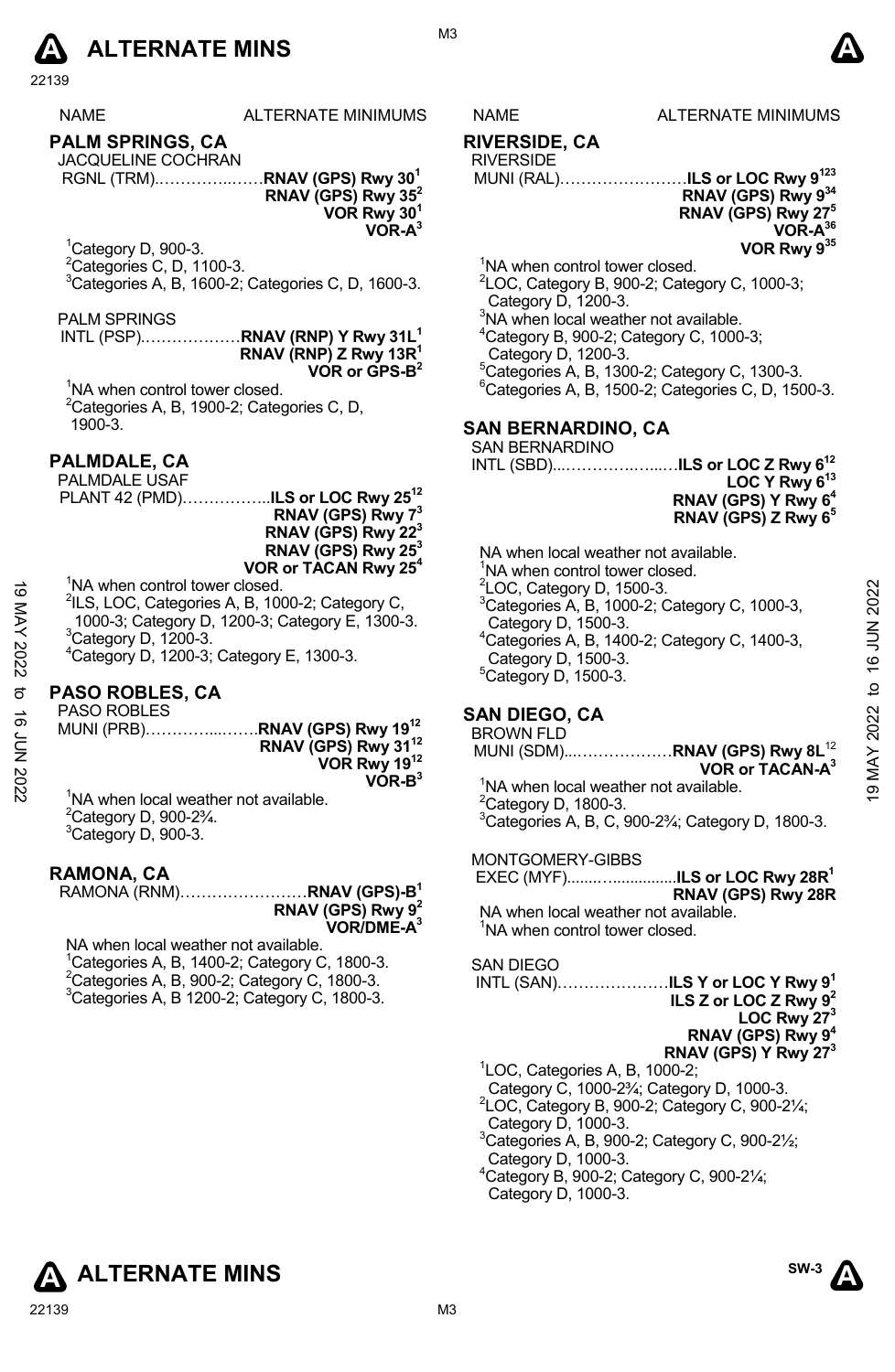## **A** ALTERNATE MINS  $\bullet$

22139

| ALTERNATE MINIMUMS |
|--------------------|
|                    |

**SAN DIEGO/EL CAJON, CA** 

GILLESPIE FLD (SEE)...………………....…**LOC-D12 RNAV (GPS) Rwy 9L3 RNAV (GPS) Rwy 1745** 

<sup>1</sup>NA when control tower closed.

 $^{2}$ Categories A, B, 1200-2; Categories C, D, 1600-3.  ${}^{3}$ Categories, A, B, 1400-2.

4 Categories A, B, 1100-2; Categories C, D, 1100-3. 5 NA when local weather not available.

#### **SAN LUIS OBISPO, CA**

SAN LUIS

COUNTY RGNL (SBP)…………………**ILS Rwy 111 LOC Rwy 11124 RNAV (GPS) Rwy 1134** 

**RNAV (GPS) Rwy 2934 VOR or TACAN-A45**

<sup>1</sup>NA when control tower closed. <sup>2</sup>Category A, 1000-2; Category B, 1100-2; Category C, 1300-3; Category D, 1400-3. <sup>3</sup>Category B, 1100-2; Category C, 1300-3; Category D, 1400-3. 4 NA when local weather not available.  $5$ Categories A, B, 1500-2; Categories C, D, 1500-3.

#### **SANTA ANA, CA**

JOHN WAYNE/ORANGE

 COUNTY (SNA).………...…**ILS or LOC Rwy 20R13 LDA/DME Rwy 20R124**  LOC BC Rwy 2L<sup>124</sup> **RNAV (GPS) Y Rwy 2L<sup>24</sup> RNAV (GPS) Y Rwy 20R2**  19 MAY 2022 to 16 JUN 202219 MAY 2022 to 16 JUN 2022

<sup>1</sup>NA when control tower closed.

 $^{2}$ Category C, 800-21⁄4; Category D, 1200-3.

<sup>3</sup>ILS, LOC, Categories A, B, 1000-2; Category C,

1000-3; Category D, 1200-3.

4 NA when local weather not available.

#### **SANTA BARBARA, CA**

SANTA BARBARA MUNI (SBA).……………………**ILS or LOC Rwy 712**

**RNAV (GPS) Rwy 713 VOR or GPS Rwy 254** 

<sup>1</sup>NA when local weather not available.

 $2$ ILS, Categories A, B, 800-2; Category C, 800-2 $\frac{1}{4}$ ; Category D, 1000-3. LOC, Category C, 800-2¼; Category D, 1000-3.

3 Category C, 800-2¼; Category D, 1000-3. 4 Categories A, B, 1000-2; Categories C, D, 1000-3.

S NAME ALTERNATE MINIMUMS

#### **SANTA MARIA, CA**

SANTA MARIA PUB/CAPT G ALLAN HANCOCK FLD (SMX)…..…**ILS or LOC Rwy 12145** 

LOC/DME BC-A<sup>245</sup> **RNAV (GPS) Rwy 1225 RNAV (GPS) Rwy 3056 VOR Rwy 1235** 

 LOC, Category C 1200-3; Category D, 1300-3. <sup>2</sup>Category C, 1200-3; Category D, 1300-3.<br><sup>3</sup>Category D, 1100-3. NA when control tower closed. NA when local weather not available. Categories A, B, 1400-2; Category C, 1400-3.

#### **SANTA MONICA, CA**

SANTA MONICA

- MUNI (SMO)…………………**RNAV (GPS) Rwy 211 RNAV (GPS) Y Rwy 32 RNAV (GPS) Z Rwy 33**
- ${}^{1}$ Categories A, B, 1000-2;
- Categories, C, D, 1000-2½.  $^{2}$ Categories A, B, 900-2; Categories C, D, 900-2½.  ${}^{3}$ Categories A, B, 1300-2.

#### **SANTA YNEZ, CA**

SANTA YNEZ (IZA).….…………..…**RNAV (GPS)-A** 

**RNAV (GPS) Rwy 8 VOR Rwy 81** 

**RNAV (GPS) Rwy 11L RNAV (GPS) Rwy 29R**

NA when local weather not available.  $1$ <sup>1</sup>Categories A, B, 1400-2.

#### **TORRANCE, CA**

ZAMPERINI FLD (TOA)..….…**ILS or LOC Rwy 29R**

**VOR Rwy 11L1** NA when control tower closed, except for operators with approved weather reporting services. 1 Categories A, B, 900-2; Category C, 900-2½.

#### **VAN NUYS, CA**

VAN NUYS (VNY)...……..……….**ILS Y Rwy 16R123 ILS Z Rwy 16R12 LDA-C45 VOR-A6 VOR-B7** 

<sup>1</sup>NA when control tower closed. <sup>2</sup>NA when local weather not available.  $^{3}$ ILS, Categories A, B, C, D, 700-2.  $4$ Category D, 1300-3. 5 NA when KBUR control tower closed. <sup>6</sup>Category D, 1000-3.  $7$ Categories A, B, 900-2; Category, C, 900-2 $\frac{1}{2}$ ; Category D,1000-3.